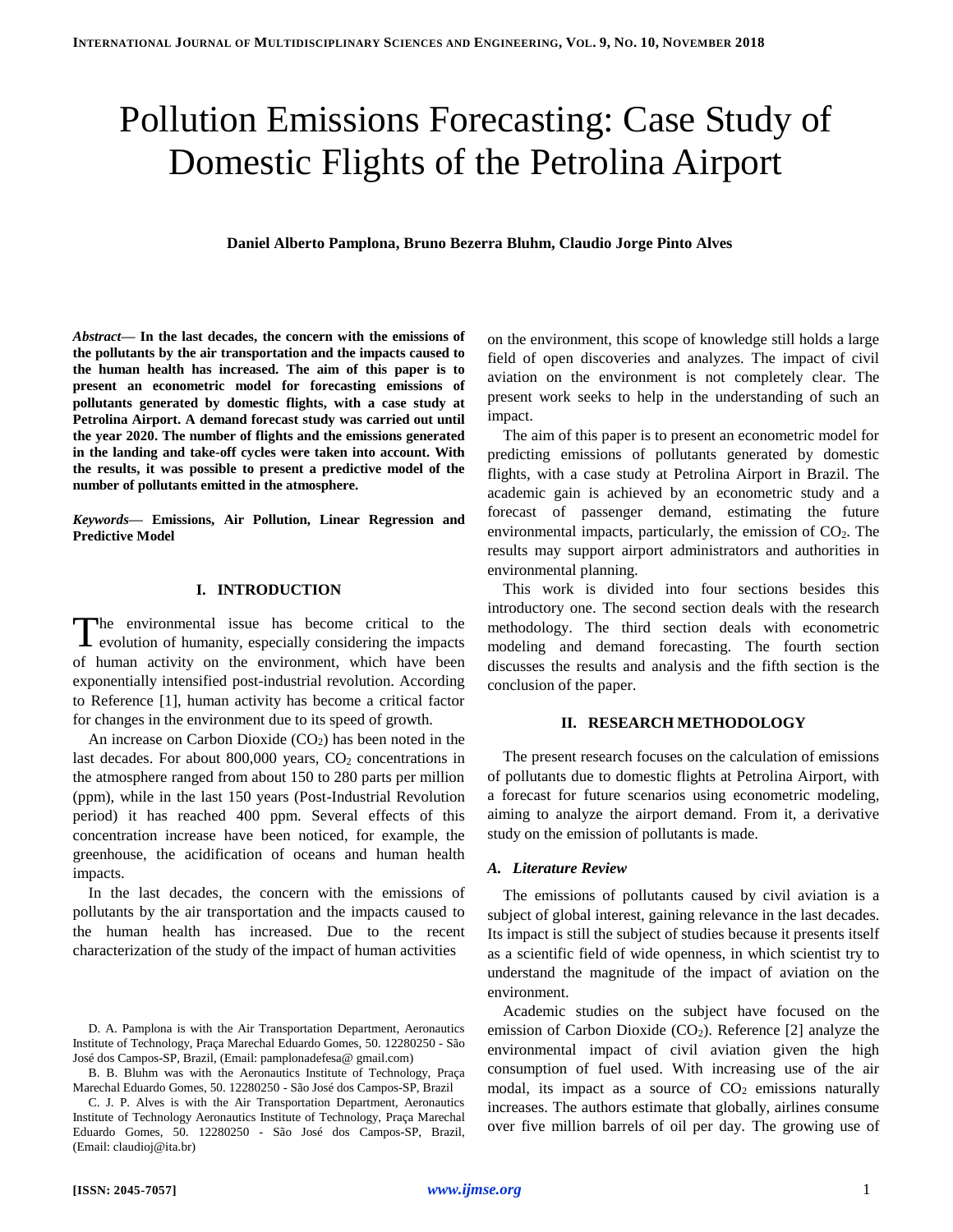airplane will make the modal an important contributor in the emission of pollutants. As a result, measures should be taken to mitigate such impact, some of which may be taken naturally by the market and others not. It is noticeable that the environmental impact generated by civil aviation can be felt both at higher altitudes when flying at cruise level, and at lower altitudes, focusing on the airport surrounding.

Reference [3] warn of the importance of studying the impact of the airport on neighborhoods in a wide range of areas, including the case of air pollution. For the authors, environmental impact studies should focus not only on engine emissions but on emissions from aircraft auxiliary power units, auxiliary power sources in the ground, motorized ground support equipment, the airport installed heaters, intermodal transport systems and land transit that connect cities to airports.

Besides more general approaches on the subject, it is perceived that the reality of each airport can be studied hastily, thus generating case studies, just like this study. Here, there is access to local data, and it is possible to study their variation over time, a better understanding of the local impact of the airport, as is the case of Reference [4], where the Zurich Airport in Switzerland is analyzed.

## *B. Case study: the Petrolina Airport*

Petrolina is one of the most important cities in the northeastern Brazilian, mainly due to its privileged location, on the banks of the São Francisco River. Because it is in a region typically characterized by droughts, the possibility of irrigation provided by the waters of the river allows Petrolina a unique agrarian development. The airport is directly linked to such economic development generated by the advances in irrigation technologies.

Petrolina airport (ICAO designator - SBPE) has an asphalt runway with an extension of 3,250 meters long by 45 meters wide, being considered the second largest runway in the Northeast Region, which allows the operation of large size aircraft. The passenger terminal can receive up to 1 million passengers per year. The apron has  $16,406$  m<sup>2</sup>, with five parking positions for large aircraft and 10 positions in total [5]. It presented a growing demand in recent years and it can be translated into numbers from 6,634 landings and takeoffs in 2010 to 7,396 in 2013, or 254,185 passengers in 2010 to 473,471 in 2013.

To study the airport movement, the econometric study and forecast of demand will be carried out in the next section.

## **III. ECONOMETRIC MODELING AND DEMAND FORECAST**

The econometric modeling, in this study, is made through a study of demand and a derived study. The demand model is defined as, in this case, a linear regression modeling, using historical data from Petrolina Airport as a basis for such a model.

The linear regression is given as a predictive model in

which are considered basic metrics (defined as  $x_i$ ) that serve, through linear coefficients, to determine a desired function (defined as y). As examples of metrics used as the basis for such a model, there are ticket prices and Brazilian Gross Domestic Product (GDP), while for the function to be estimated, the metric number of domestic passengers is used. As for the derived study, demand forecasting scenarios are used as a basis for determining the number of flights and, considering the usual type of aircraft at the airport and calculate the emission of pollutants.

In the current study, to obtain the pollutant emission result from domestic flights, the pollutant gases to be considered first were defined, then the aircraft typically operating at that airport and the emission rate of such gases relative to those by aircraft were analyzed. This requires the number of flights, based on considerations and assumptions about average flight occupancy and a model for forecasting number of passengers, following over one possible scenario. A linear regression model estimates the forecast model, based on historical data related to the airport and considerations about its growth over the coming years.

[6]-[8] are the main sources of data.

#### *A. Specification of the Econometric Model*

Equation (1) below presents the econometric model used in the present work.

$$
\begin{aligned} \text{local\_pax}_t &= \beta_0 + \beta_1 g \, dp + \beta_2 \, tp + \beta_2 \, \text{csvt} \\ &+ \beta_2 \, gc + \sum_k \gamma_k \, month\_seasonality \, k + u_t \end{aligned} \tag{1}
$$

Where:

**local\_paxt:** movement of local passengers at Petrolina Airport;

**gdp:** Gross Domestic Product of the Pernambuco microregion;

**tp:** ticket price**;**

**csvt:** the period in which the Varig-TAM codeshare occurred;

**gc:** global crisis of 2008;

**month\_seasonalityk:** seasonality control; and **ut:** error variable.

The Ordinary Least Squares (OLS) estimator was used. This estimator seeks to minimize the differences, in the quadratic case, between the value found in the regression line and the actual value of the function y considered. In a multivariate regression, as in the regression's case of this study, it is common that the parameters used to explain the variable in question are related to each other. To analyze the relationship between the parameters there is the concept of autocorrelation. It explains how related the parameters are and how one interferes with the value of the other. Besides the correlation analysis, a change is made through the Newey-West procedure, to overcome possible problems generated by autocorrelation, heteroscedasticity and error terms of the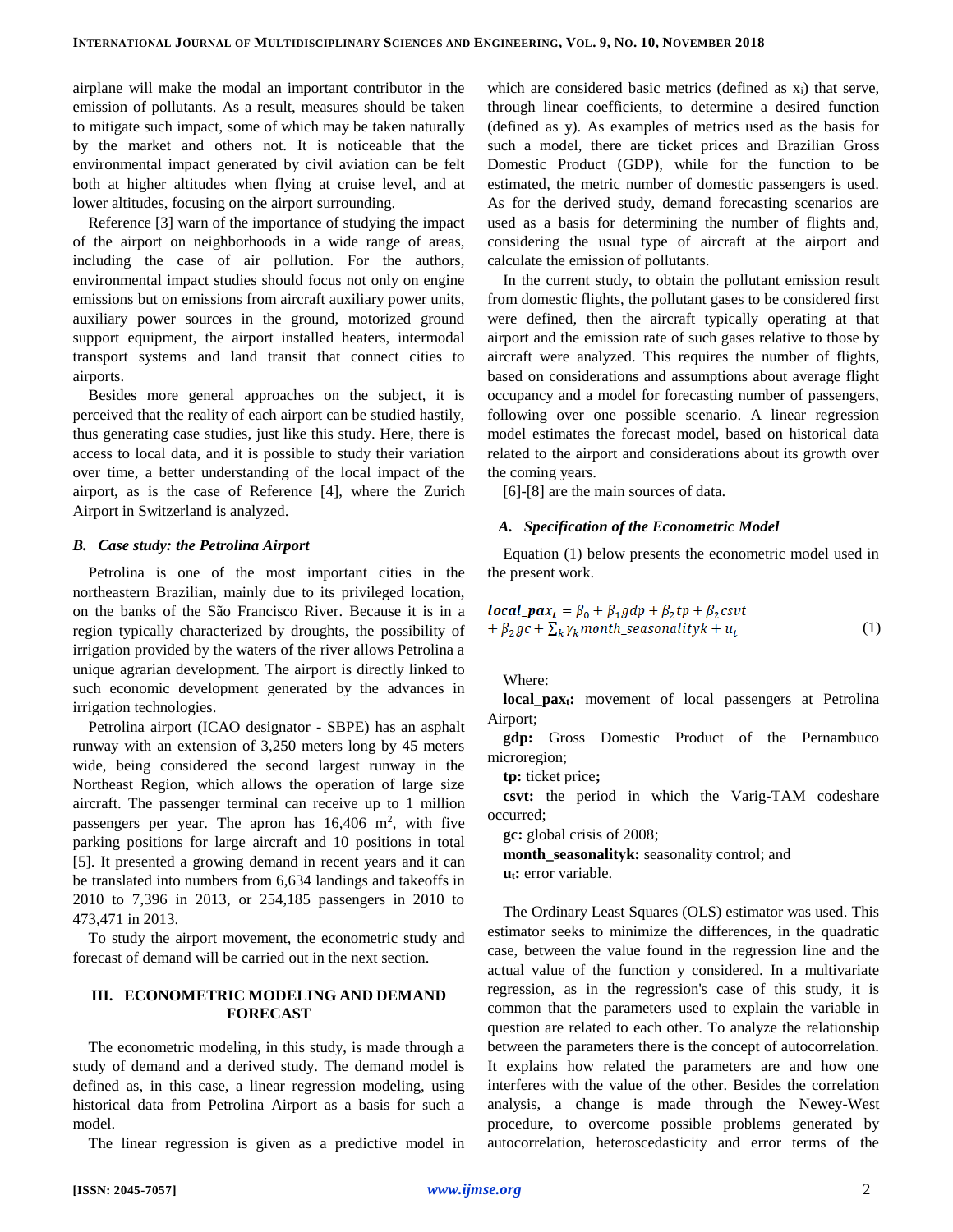model, considering that the data are presented in the form of time series.

Regarding the sensitivity analysis, the Regression Equation Specification Error Test (RESET) is performed to omit disturbances possibly caused by non-linear combinations between the estimating parameters. The statistical significance of the variables is shown in the regression table in the form of asterisks, with a parameter with asterisks considered more significant.

#### *B. Descriptive Statistics and Graphical Analysis*

Fig. 1 shows the time series of the number of passengers at Petrolina Airport.



Fig. 1. Movement of passengers at Petrolina Airport

It is noticed the growth of passengers in recent years. The increase in the purchasing power of the passengers, who could use the airplane as a means of transportation and the increase of Petrolina and region as an exporter of fruit and wine can explain this phenomenon.

The correlation analysis showed the relationship between the number of passengers and the price of air tickets, being inversely proportional. As the price decreases, the number of passengers increases. As the level of consumption increases, measured by the GDP of the micro-region, the number of passengers also increases, being directly linked. The results of the regression will be analyzed below.

#### **IV. RESULTS AND ANALYSIS**

To interpret the results of a regression, the main aim is to analyze if it can reach satisfactory results in what concerns the analysis of a variable in relation to the parameters considered in the regression. Among the parameters used, it is necessary to analyze if they have statistical significance. It directly relates to the theory of hypothesis tests if those parameters really interfere in the analyzed variable or if the interference was only accidental. To do so, we analyze values of significance, usually associated with the probability that the values are outside the range of probabilities considered, and according to the significance of the parameters, they will be relevant to the analysis and may even be discarded with low significance.

Table I indicates the regression model generated as well as alternative regression models to verify if the model used would be the best model that would fit the demand study. For the choice of the best model, the criterion of statistical significance was used.

TABLE I REGRESSION RESULTS

|                                | (1)                | (2)              | (3)              | (4)              | (5)             | (6)                    | (7)               |
|--------------------------------|--------------------|------------------|------------------|------------------|-----------------|------------------------|-------------------|
| <b>Brazilian</b><br><b>GDP</b> | $-0.9792$          | 12.192           | 1.9751<br>***    |                  | $-0.6317$       | $-0.3452$              | $-0.0054$         |
|                                | [1.323]            | [1.529]          | [0.615]          | $\overline{a}$   | [0.699]         | [0.727]                | [0.815]           |
| Microregion<br>GDP             | 0.2882             | 0.6003           |                  | 1.4423<br>***    |                 |                        |                   |
|                                | [0.815]            | [1.098]          |                  | [0.410]          |                 |                        |                   |
| Electrical<br>Energy           | 1.9081<br>***      |                  |                  |                  | 1.9195<br>***   | 1.9477<br>***          | 1.7852<br>***     |
|                                | [0.410]            |                  |                  |                  | [0.425]         | [0.464]                | [0.519]           |
| <b>Ticket Price</b>            | $-0.2847$<br>$* *$ | $-0.4032$<br>*** | $-0.3675$<br>*** | $-0.4794$<br>*** | $-0.2670$<br>** | $-0.2399$<br>$\approx$ | 0.2885*<br>$\ast$ |
|                                | [0.111]            | [0.115]          | [0.129]          | [0.124]          | [0.132]         | [0.127]                | [0.117]           |
| Varig-Tam                      | $-0.381$           | $-0.0237$        | $-0.0159$        | $-0.0366$<br>**  | $-0.0345$<br>** | $-0.0316$<br>ź.        |                   |
|                                | [0.023]            | [0.029]          | [0.019]          | [0.015]          | [0.017]         | [0.017]                |                   |
| <b>Global Crisis</b><br>08     | $-0.0036$<br>*     | $-0.0062$<br>**  | $-0.0059$<br>**  | $-0.0061$<br>**  | $-0.0034$<br>÷  | $-0.0048$<br>***       |                   |
|                                | [0.002]            | [0.003]          | [0.003]          | [0.003]          | [0.002]         | [0.001]                |                   |
| New<br>Consumers               | 0.0357             | 0.0446           | 0.0530           |                  | 0.0397          |                        |                   |
|                                | [0.054]            | [0.072]          | [0.070]          |                  | [0.053]         |                        |                   |
| R <sup>2</sup>                 | 0.9179             | 0.8783           | 0.8774           | 0.8762           | 0.9177          | 0.9159                 | 0.9049            |
| <b>RMSE</b>                    | 0.1787             | 0.2166           | 0.2166           | 0.2177           | 0.1782          | 0.1793                 | 0.1892            |
| $\overline{F}$                 | 463.376            | 197.802          | 209.014          | 210.743          | 429.862         | 448.448                | 385.105           |
| F_pvalue                       | 0.0000             | 0.0000           | 0.0000           | 0.0000           | 0.0000          | 0.0000                 | 0.0000            |
| <b>RESET</b>                   | 13.277             | 0.3697           | 0.5488           | 0.3024           | 13.438          | 28.999                 | 24.162            |
| <b>RESET</b><br>pvalue         | 0.2492             | 0.5432           | 0.4588           | 0.5824           | 0.2464          | 0.0886                 | 0.1201            |

<sup>a</sup>Standard errors of heteroskedasticity and robust autocorrelation estimated in brackets. \*, \*\* and \*\*\* represent, respectively, a significance level of 10%, 5% and 1%. Elasticities estimated in the sample mean. Fictitious variables of monthly seasonality omitted.

The number (4) regression model was chosen as the model used in this study because it presented the best levels of statistical significance. The chosen model presented as significant the variables GDP micro-region, price of tickets, VARIG-TAM codeshare, global crisis of 2008 and the seasonality of some critical months. Signals of the coefficients of such variables are consistent, considering, for example, a positive relationship between passenger numbers and GDP of the micro-region and a negative relation between the number of passengers and ticket prices.

#### *A. Demand Forecast and Numerical Analysis of Results*

The forecast of passenger demand for Petrolina Airport is presented in Fig. 2. In such a forecast, three possible scenarios are considered: pessimistic, neutral and optimistic. The assumptions of each scenario relate to the performance of the Brazilian economy in future years, considering greater or lesser impacts on air transportation, depending on the situation adopted.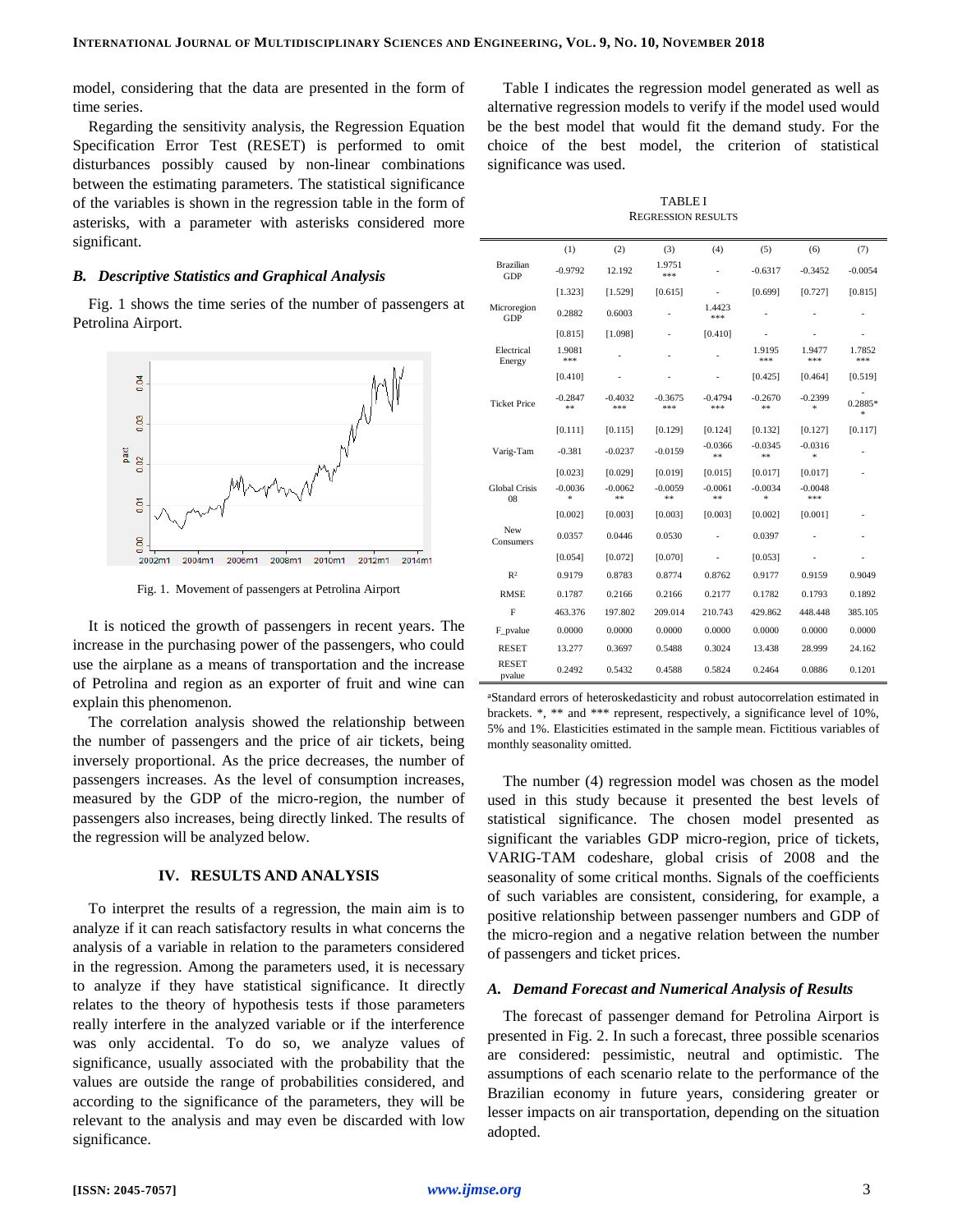From the number of estimated passengers for the future scenario, it was possible to calculate the number of annual domestic flights and, thus, to forecast the emissions of pollutants. To do so, we performed an analysis of the current flights of the airport and the type of aircraft most commonly operated.



Fig. 2. Time series of the number of domestic passengers.

Considering ANAC data, the typical aircraft at such airport is the Airbus A320. For the regional operations, the maximum occupancy of this airplane is given as 162 passengers. Thus, the average occupancy for the year 2013 (59.19%) is estimated, considering average occupancy scenarios for the future, with pessimistic (55%), neutral (65%) and optimistic (75%) possibilities. In this way, the forecast for the number of flights in the year 2020 is determined.

According to Reference [8], the emissions of civil aviation aircraft come from the burning of fuel, which may be kerosene or aviation gasoline. Emissions from the engines are approximately 70% CO2, slightly less than 30%  $H<sub>2</sub>O$  and slightly less than 1% each for NOx, CO, SOx, NMVOC. Modern engines emit low levels of  $N_2O$ . CH<sub>4</sub> emissions can occur with the aircraft idle, but modern engines do not emit this type of gas.

For pollutants calculation, Reference [8] divides the airport operations into Landing and Take-off (LTO) Cycle and cruise flight. Approximately 10% of aircraft emissions, except hydrocarbons and CO, are produced when the aircraft is in the ground and during the LTO cycle. The LTO cycle comprises emissions during takeoff and approach for landing below 3000 feet (approximately 1000 meters) in height. Figure 5 shows the LTO cycle. Data provided by Reference [8] were used to determine the emissions per flight considering the pollutant gases analyzed as  $CO<sub>2</sub>$ , CH<sub>4</sub>, N<sub>2</sub>O, NOx, CO, NMVOCs and SO2, as presented in Table II.



Fig. 3. Landing and Take-Off Cycle [8].

TABLE II EMISSIONS OF POLLUTANTS IN KILOGRAMS PER LANDING AND TAKE-OFF CYCLE OF THE A320 AIRCRAFT [8]

|  |  | $CO2$ CO CH <sub>4</sub> N <sub>2</sub> O NO <sub>X</sub> NMVOC SO <sub>2</sub> |    |
|--|--|---------------------------------------------------------------------------------|----|
|  |  | 2560 5.3 0.04 0.1 11.0 0.4                                                      | 08 |

Emissions are connected to the number of aircraft operating at an airport; the type and efficiency of aircraft engines; the fuel used; the duration of the flight; the power level; the time spent at each stage of the flight; and to a lesser extent, the altitude at which gases are emitted [8].

The pollution scenario considered is the surrounding of the airport, contemplating, therefore, the landing and takeoff procedures, regarding fuel consumption and, emission of pollutants. The result of the pollutant forecast is shown in Table III.

TABLE III FORECAST OF ANNUAL EMISSIONS IN TONS, FOR PESSIMISTIC (P), NEUTRAL (N) AND OPTIMISTIC SCENARIOS (O)

| Year   | CO <sub>2</sub> | CH <sub>4</sub> | $N_20$          | NOx     |
|--------|-----------------|-----------------|-----------------|---------|
| 2013   | 6540.98         | 0.1             | 0.26            | 28.11   |
| 2020.p | 17580.25        | 0.27            | 0.69            | 75.54   |
| 2020.n | 25020.58        | 0.39            | 0.98            | 107.51  |
| 2020.0 | 28543.21        | 0.45            | 1.11            | 122.65  |
| Year   | CO              | <b>NMVOC</b>    | SO <sub>2</sub> | Fuel    |
| 2013   | 13.54           | 1.02            | 2.04            | 2069.61 |
| 2020.p | 36.4            | 2.75            | 5.49            | 5562.5  |
| 2020.n | 51.8            | 3.91            | 7.82            | 7916.67 |
| 2020.0 | 59.09           | 4.46            | 8.92            | 9031.25 |

The air demand growth will increase the emission of pollutants. When compared to 2013, it is projected that in 2020, an increase between 169% and 336% of  $CO<sub>2</sub>$ , NOx, CO, NMVOC,  $SO_2$  and Fuel; between 170% and 350% for CH<sub>4</sub>; and between  $165\%$  and  $327\%$  for N<sub>2</sub>O. This increase in pollution could have consequences for people living in the airport's vicinity.